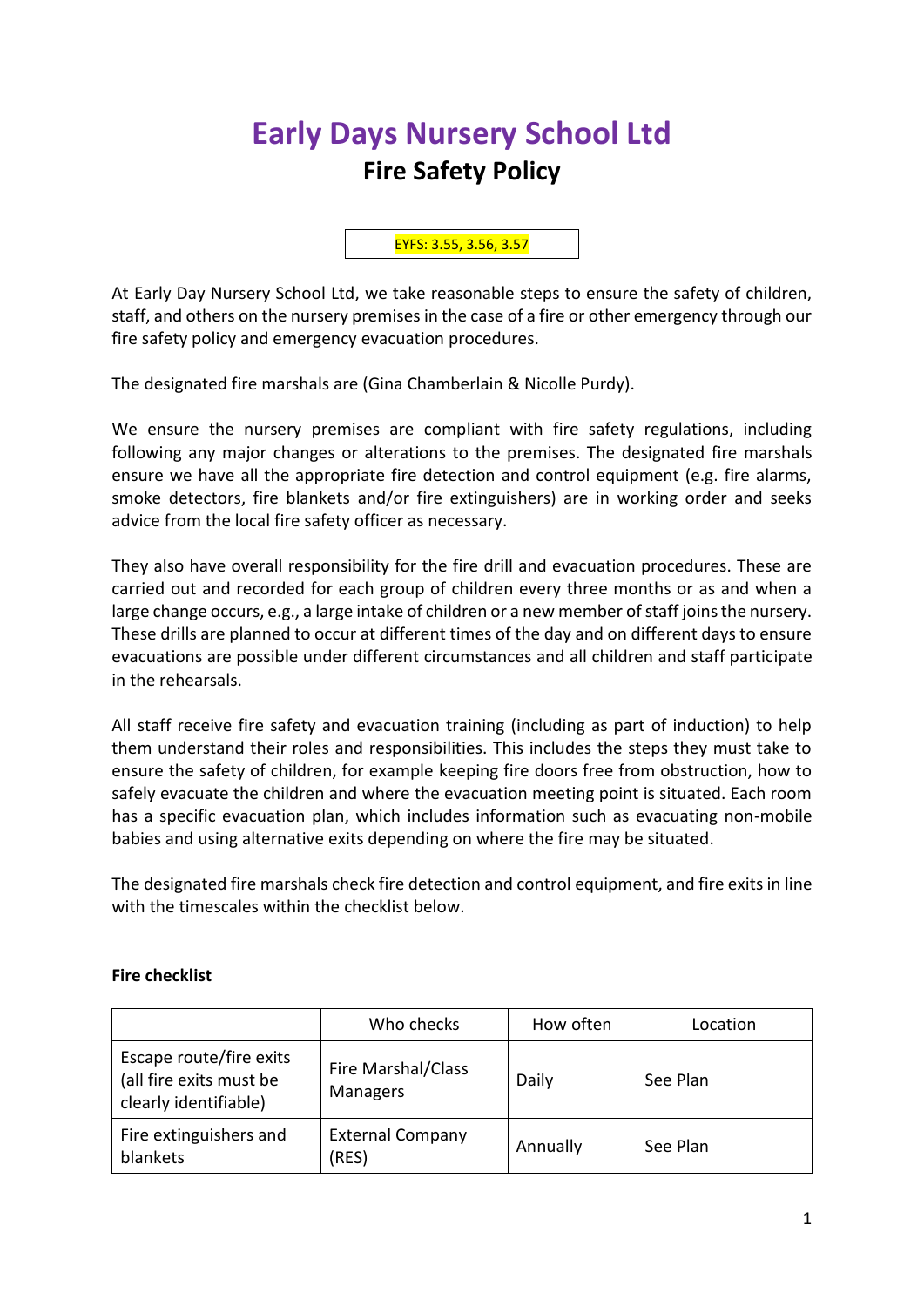| Evacuation pack                                                                                         | Fire Marshal/Manager                     | Annually | Hall wall |
|---------------------------------------------------------------------------------------------------------|------------------------------------------|----------|-----------|
| Smoke/heat alarms                                                                                       | Fire Marshal/Manager                     | Monthly  | See Plan  |
| Fire alarms                                                                                             | Fire Marshal/Manager                     | Monthly  | See Plan  |
| Fire doors closed, in<br>good repair, doors free<br>of obstruction and easily<br>opened from the inside | Marshal<br><b>Fire</b><br>and<br>Manager | Daily    | See Plan  |

## **Registration**

An accurate record of all staff and children present in the building must be kept at all times and children/staff must be marked in and out on arrival and departure. An accurate record of visitors is kept in the visitor's book. These records are taken out along with the register and emergency contacts list in the event of a fire.

#### **No smoking/vaping policy**

The nursery operates a strict no smoking/vaping policy – please see this separate policy for details.

## **Fire drill procedure**

On discovering a fire:

- Calmly raise the alarm by setting off the alarm
- Immediately evacuate the building under guidance from the Class Managers and Fire Marshal (Collecting children's room register, where applicable)
- Using the nearest accessible exit lead the children out, assemble at the fire assembly points (far corner of the car park – signed)
- Close all doors behind you wherever possible
- Office and kitchen staff are to help with babies and children unable to walk
- Do not stop to collect personal belongings on evacuating the building
- Do not attempt to go back in and fight the fire
- Do not attempt to go back in if any children or adults are not accounted for
- Wait for emergency services and report any unaccounted persons to the fire service/police.

If you are unable to evacuate safely:

- Stay where you are safe
- Keep the children calm and together
- Wherever possible alert the manager of your location and the identity of the children and other adults with you.

The Class Managers/Senior Staff are to:

- Pick up the children's registers, staff registers, mobile phone, keys, visitor book and fire bag/evacuation pack (containing emergency contacts list, nappies, wipes and blankets)
- Telephone emergency services: dial 999 and ask for the fire service
- At the fire assembly points, check the children against the register